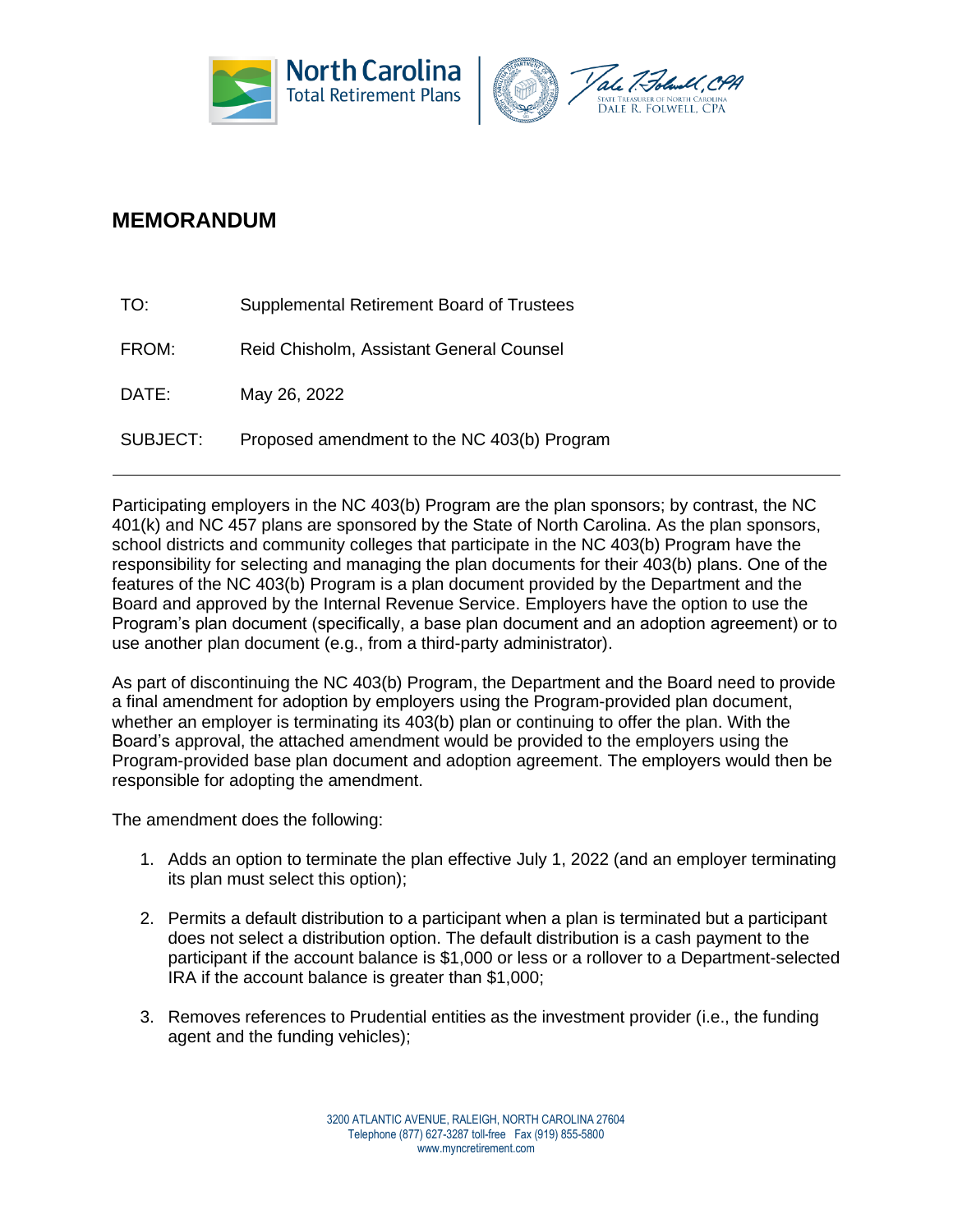- 4. Adds CARES Act provisions corresponding to the relief approved by the Board in 2020;
- 5. Increases the age from 70½ to 72 in the definition of the "Required Beginning Age" for required minimum distributions, consistent with the SECURE Act; and
- 6. Amends an Internal Revenue Code reference for hardship distributions.

The amendment is included in a resolution that can be used by the employer to adopt the amendment.

The Department will notify employers using the Program-provided plan document that the employer is responsible for maintaining the plan document if the employer elects to continue offering its 403(b) plan.

The base plan document (posted [here\)](https://www.myncretirement.com/media/1963/download) and adoption agreement (posted here) provided by the NC 403(b) Policy are posted on the Board's web page on [www.myNCRetirement.com.](http://www.myncretirement.com/)

### **Recommendation**

Staff recommends the Board adopt the resolution and amendment for use by employers in the NC 403(b) Program that use the base plan document and adoption agreement provided by Program.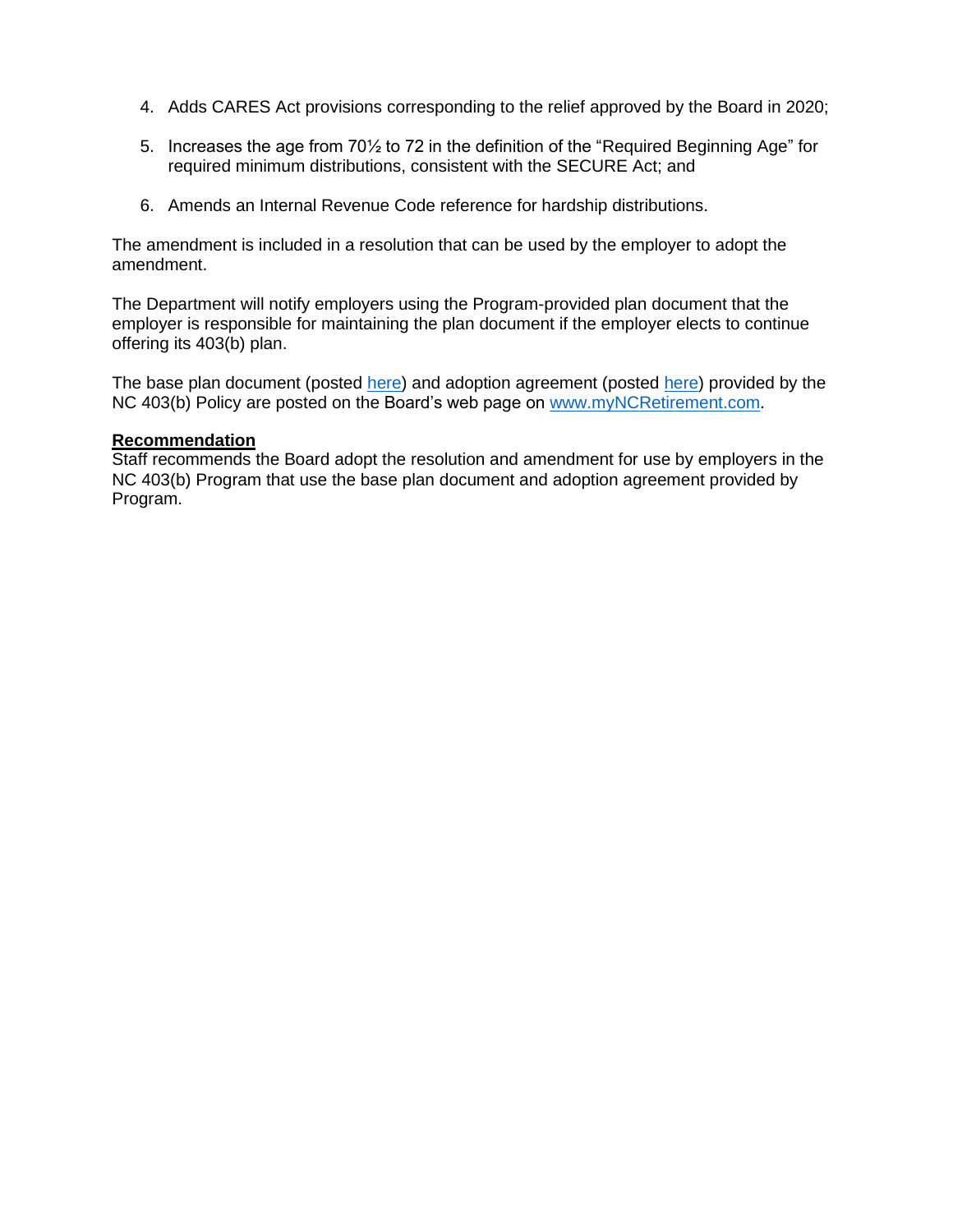## **ATTACHMENT**

#### **Amendment to the North Carolina Public School Teachers' and Professional Educators' Investment Plan 403(b) Volume Submitter Plan**

**WHEREAS**, the Employer has established the **Example 2008** Plan (the "Plan") for the benefit of its eligible employees, originally effective ;

**WHEREAS** the terms of the Plan are set forth in the North Carolina Public School Teachers' and Professional Educators' Investment Plan 403(b) Volume Submitter Plan Base Plan Document and Adoption Agreement; and

**WHEREAS**, the Plan is hereby amended in connection with the Plan's termination or conversion to an individually-designed plan, as applicable, to reflect (1) clarifying changes, (2) changes required pursuant to the Setting Every Community Up for Retirement Enhancement Act of 2019 (the "SECURE Act"), as part of The Further Consolidated Appropriations Act of 2019, and (3) changes required pursuant to the Coronavirus Aid, Relief, and Economic Security Act ("CARES Act").

**NOW THEREFORE, IT IS RESOLVED** that, effective as of the dates stated herein, the Plan is amended as follows:

## **ADOPTION AGREEMENT AMENDMENTS**

1. Effective July 1, 2022, a new Item 1.2(d) is added to the Plan to read as follows:

- *d*. *Termination Date (check the box if you are terminating your Plan)*. The Plan is terminated effective July 1, 2022.
- 2. Effective **Elective** (July 1, 2022, unless an earlier date is entered), Appendix A is amended to remove "Prudential Retirement Insurance and Annuity Company" and "Prudential Bank & Trust Company, FSB Custodial Accounts" from lines II and III, respectively.

# **BASE PLAN DOCUMENT AMENDMENTS**

- 1. Effective January 1, 2019, Section 6.2(d)(6) is amended to replace the phrase "Code section 165(h)" with the phrase "Code section 165(h)(5)."
- 2. Effective July 1, 2022, for a Plan terminating under Item 1.2(d) of the Adoption Agreement, Section 6.4(b) is amended to add a new subsection (3) to the end thereof:
	- (3) Notwithstanding anything else in this Section 6.4(b), in connection with the Plan's termination under Item 1.2(d) of the Adoption Agreement, if a Participant does not elect a distribution of his or her Account before August 30, 2022, the Plan shall distribute the entire Account as soon as administratively practicable on or after such date. Accounts valued at \$1,000 or less will be paid to the Participant in a lump sum. Accounts valued at greater than \$1,000 will be paid directly to an individual retirement plan designated by the Program Administrator in accordance with the requirements of Code section 401(a)(31)(B).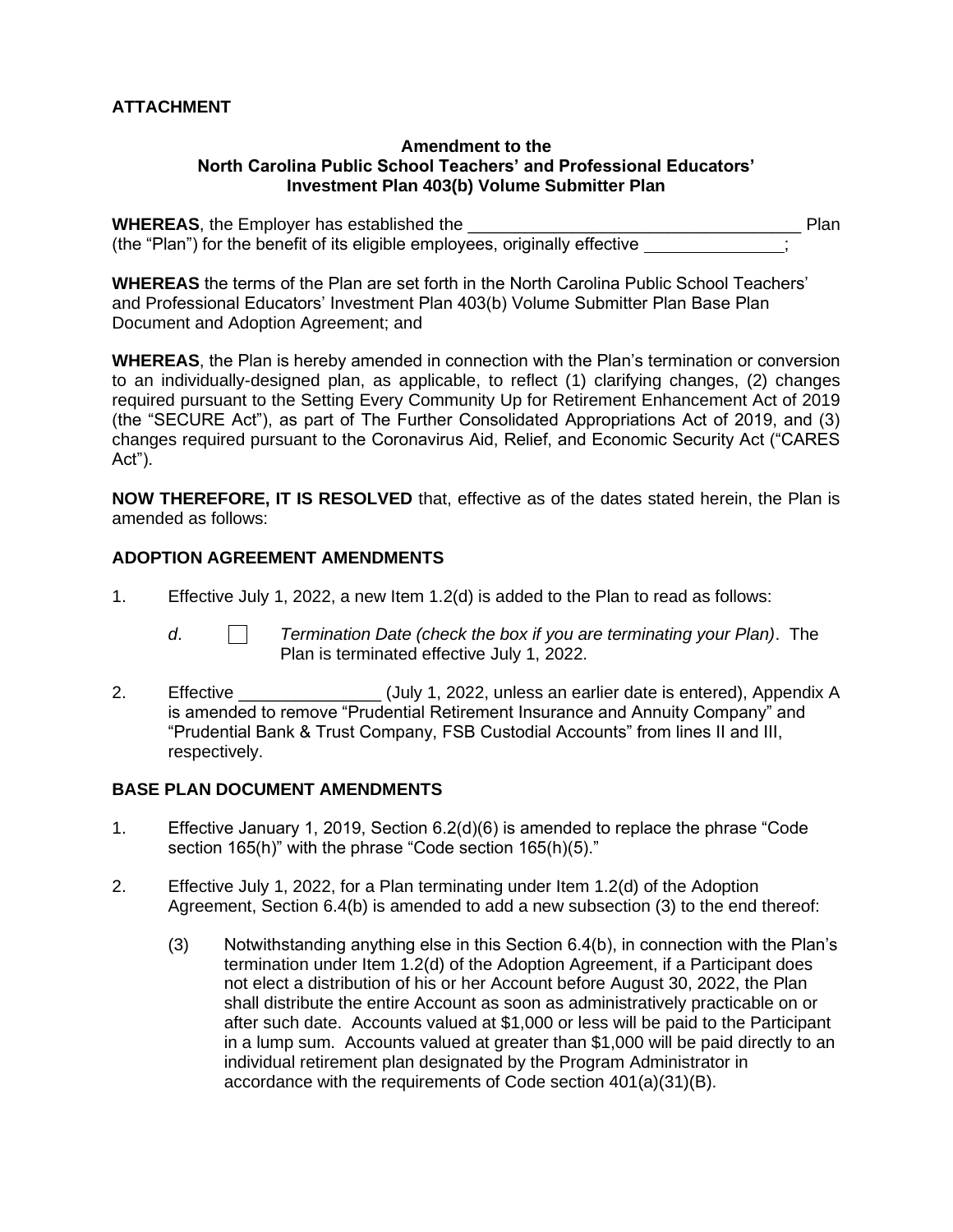3. Effective January 1, 2020, a new Section 6.11 is added to the Plan to read as follows:

# **6.11 Coronavirus-Related Distributions**

Notwithstanding anything in this Article VI, the following special rules apply to any Participant who received a Coronavirus-Related Distribution.

- (a) A Coronavirus-Related Distribution shall be treated as meeting the requirements of Code section 403(b)(7)(A)(i) or 403(b)(11), and shall not be subject to the tax treatment that applies to an eligible rollover distribution.
- (b) Code section 72(t) shall not apply to any Coronavirus-Related Distribution. Unless the Participant elects otherwise, any Coronavirus-Related Distribution that would be included in the Participant's gross income for the taxable year of the distribution shall be included in gross income ratably over a three-year period beginning in the year of the distribution.
- (c) The aggregate amount of Coronavirus-Related Distributions for an individual shall not exceed \$100,000. As such, the aggregate amount of Coronavirus-Related Distributions from the Plan shall not exceed the excess (if any) of (i) \$100,000 over (ii) the aggregate amount treated as Coronavirus-Related Distributions received by the Participant from any other Employer plans.
- (d) A Participant who received a Coronavirus-Related Distribution that is otherwise an eligible rollover distribution may, at any time during the three-year period beginning on the day after receipt of the Coronavirus-Related Distribution, make one or more repayments to the Plan in an aggregate amount not to exceed the amount of the Coronavirus-Related Distribution. Amounts repaid hereunder shall be treated as direct trusteeto-trustee transfers within 60 days of the distribution and shall be credited to the Participant's Rollover Account.
- (e) "Coronavirus-Related Distribution" means any distribution from a Participant's Account on or after January 1, 2020 and before December 31, 2020 made to a Qualified Individual.
- (f) A "Qualified Individual" means an individual (A) who is diagnosed with the virus SARS-CoV-2 or with coronavirus disease 2019 (COVID-19) by a test approved by the Centers for Disease Control and Prevention, (B) whose Spouse or dependent (as defined in Code section 152) is diagnosed with such virus or disease by such a test, (C) who experiences adverse financial consequences as a result of being quarantined, being furloughed or laid off, or having work hours reduced due to such virus or disease, being unable to work due to lack of child care due to such virus or disease, closing or reducing hours of a business owned or operated by the individual due to such virus or disease, (D) who experiences adverse financial consequences as a result of a reduction in pay (or selfemployment income) or has a job offer rescinded or start date delayed due to such virus or disease, (E) who experiences adverse financial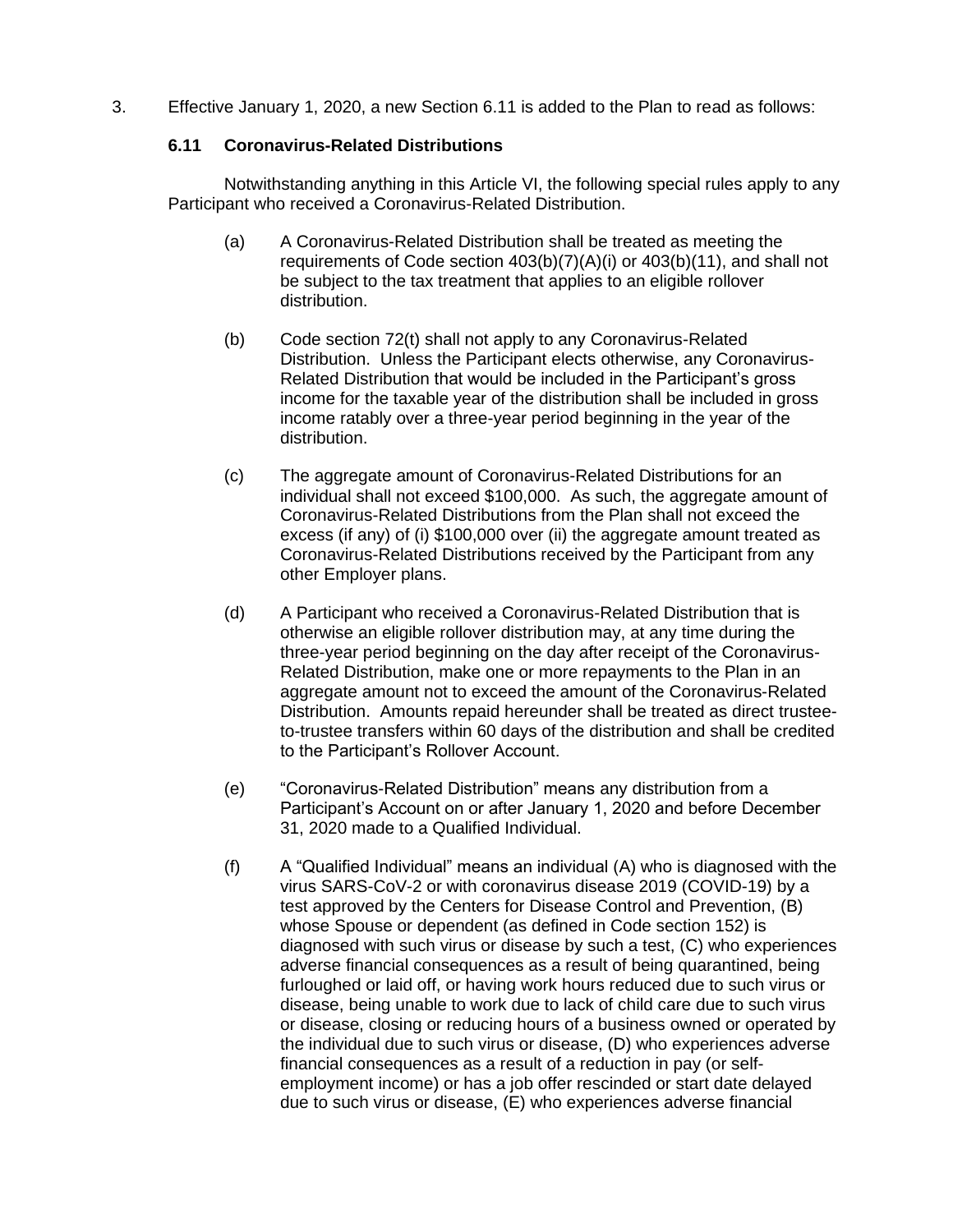consequences as a result of the individual's Spouse or member of the individual's household being quarantined, being furloughed or laid off, having work hours reduced due to such virus or disease, being unable to work due to lack of child care due to such virus or disease, having a reduction in pay (or self-employment income) or having a job offer rescinded or start date delayed due to such virus or disease, or (F) who experiences adverse financial consequences as a result of the closing or reducing hours of a business owned or operated by the individual's Spouse or member of the individual's household due to such virus or disease, or other factors as determined by the Secretary of the Treasury (or the Secretary's delegate). For this purpose, a member of the individual's household is someone who shares the individual's principal residence.

- 4. Effective July 1, 2022, Section 7.1(d)(1) is amended to replace the phrase "Section 6.4(a) and Section 6.4(b)(1)" with the phrase "Section 6.4(a), Section 6.4(b)(1), and Section  $6.4(b)(3)$ ."
- 5. Effective January 1, 2020, Section 9.1 is amended to add a new subsection (f) to the end thereof:

## (f) **Coronavirus-Related Loans.**

(1) Notwithstanding anything in this Section 9.1 to the contrary, the following special rules apply to loans made to any Participant who is a Qualified Individual (as defined in Section 6.11(f)):

The amount of any loan from the Plan made during the Applicable Loan Period may not, when added to the outstanding balance of all loans made to such Qualified Individual (including loans made to the Participant from a qualified plan, a plan described in Code section 403(a), or another 403(b) plan of the Employer), exceed the lesser of (A) \$100,000 reduced by the excess (if any) of the highest outstanding balance of loans from the Plan during the one year period ending on the day before the loan is made over the outstanding balance of loans from the Plan on the date the loan is made or (B) 100% of the nonforfeitable accrued benefit of the Qualified Individual. For this purpose, "Applicable Loan Period" means the period beginning on March 27, 2020 and ending on September 22, 2020.

(2) Notwithstanding anything in this Section 9.1 to the contrary, the Plan Administrator may delay any loan repayment that is due from a Qualified Individual beginning on the Qualified Beginning Date and ending on December 31, 2020, for a period not to exceed one year. Any subsequent repayments with respect to such loan shall be adjusted to reflect the delay and any interest accruing during such delay. The 5-year loan repayment schedule (or a home loan repayment schedule) required under Code section 72(p) and Section 9.1(c) shall be appropriately adjusted to reflect the period during which loan payments are delayed (i.e., the period of delay shall be disregarded for this purpose). For this purpose, "Qualified Beginning Date" means March 27, 2020.